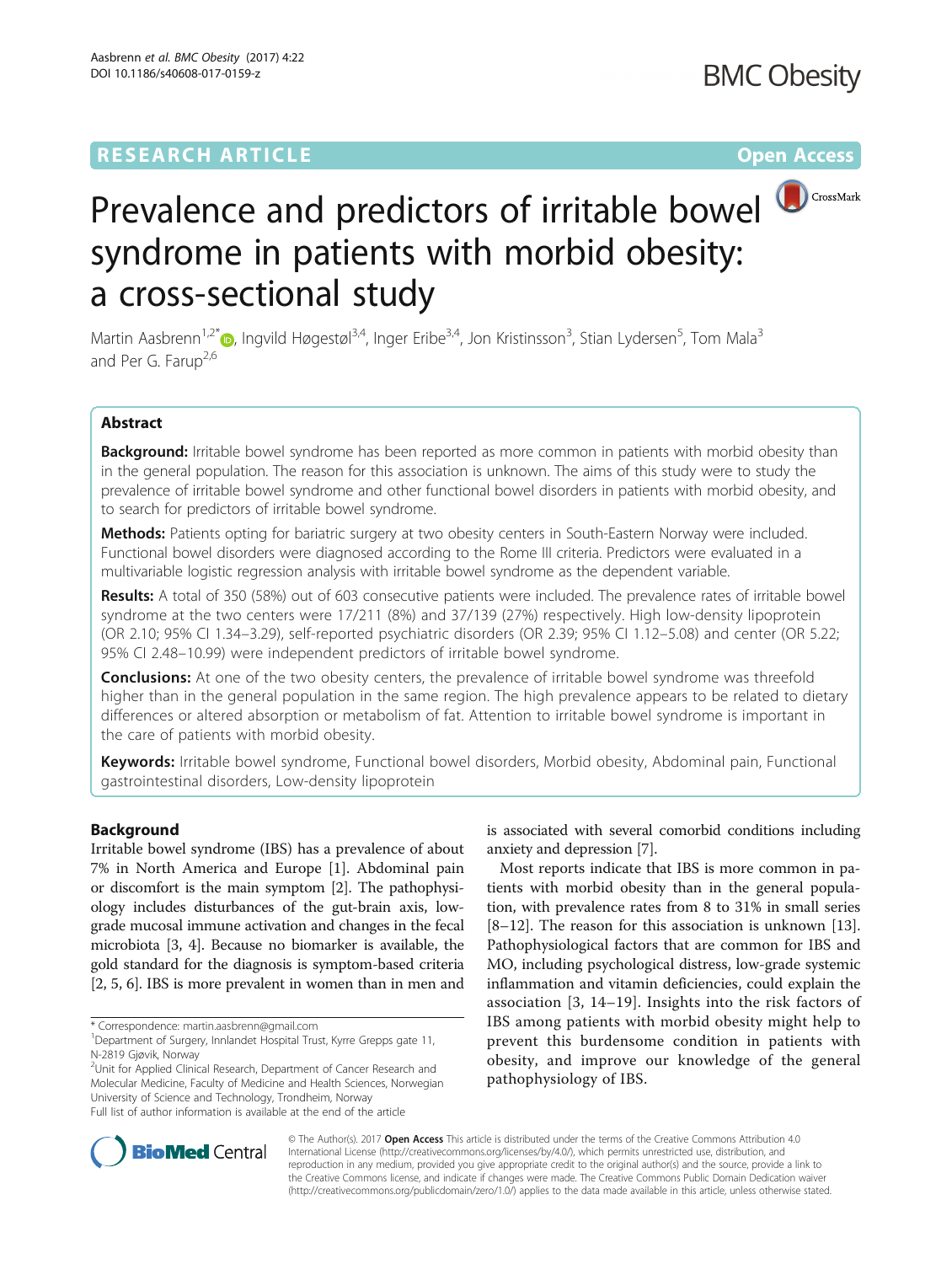The aims of this study were to explore the prevalence of IBS, subtypes of IBS and other functional bowel disorders and to search for predictors of IBS in two groups of patients with morbid obesity.

# Methods

# Study design and setting

In this cross-sectional study, adult patients referred to two obesity centers providing bariatric surgery in South-Eastern Norway were invited to participate. Oslo University Hospital Aker (OUH-A) recruited patients living in an urban area and Innlandet Hospital Trust Gjøvik (IHT-G) recruited patients living in rural areas and small towns. The medical history, current medications and anthropometric evaluations including BMI were registered on the day of inclusion. A routine clinical examination was performed and blood samples were retrieved. Demographics and comorbidity were reported by the patients in a paper-based case report form. All patients filled in questionnaires for the classification of functional bowel disorders. Additional diagnostic procedures including endoscopic examinations were done at the discretion of the attending physician. Patients at OUH-A and IHT-G were recruited from February 2014 through April 2015, and from December 2012 through September 2014, respectively.

# **Participants**

The inclusion criteria were age 18–65 years and morbid obesity, defined as BMI > 40 kg/m<sup>2</sup> or BMI > 35 kg/m<sup>2</sup> with obesity-related comorbidity at the time of referral [[20\]](#page-7-0). Exclusion criteria were major psychiatric disorders (schizophrenia, major depression or bipolar disorder), alcohol and drug addiction, organic gastrointestinal disorders, former obesity surgery and other major abdominal surgery. The case report form was printed in Norwegian, and patients not able to understand Norwegian were excluded. At IHT-G, patients were included only 3 days per week when the study nurse was present.

# Variables

# **Demographics**

Seven demographic variables were registered: Age (years), sex (male/female), ethnicity (% Caucasian), BMI (kg/m<sup>2</sup>), smoking habits (smoking/not smoking), work status (fulltime/part-time/not working) and cohabitant status (living with partner/not living with partner).

### Comorbidity and use of medication

Six present or previous comorbidities were reported by the patient on the case report form: Diabetes mellitus, hypothyroidism, hypertension, fibromyalgia, gallstones and self-reported psychiatric disorders. At OUH-A, the subjects were asked if they had been diagnosed with anxiety or depression (present/absent), and at IHT-G if they had sought professional help for psychiatric disorders (present/absent). At both centres, subjects with a diagnosis of major psychiatric disorders (schizophrenia, major depression or bipolar disorder) were excluded. When in doubt, the subjects were referred for a psychiatric evaluation. Regular use of medication was reported by the patients. All information concerning comorbidity and medication were reviewed by a clinician with full access to the patient's medical record.

### Abdominal complaints

Functional bowel disorders were diagnosed with a validated Norwegian translation of the Rome III questionnaire [[2\]](#page-7-0). IBS and subtypes of IBS, functional constipation, functional diarrhea and functional bloating were coded as present/absent.

### Blood tests

Thirty-tree variables were analyzed from the blood samples. The reference values for the 15 variables reported in the results were as follows: hemoglobin g/dl: women 11.7-15.3, men 13.4-17.0; white-cell count  $10^{9}$ /l: 3.5-10.0; platelet count  $10^9$ /l: 145-390; c-reactive protein (CRP) mg/l: <5; cholesterol mmol/l: age 18–29 2.9–6.1, age 30–49 3.3–6.9, age > 50 3.9–7.8; high-density lipoprotein mmol/l: women 1.0–2.7, men 0.8–2.1; lowdensity lipoprotein (LDL) mmol/l: age 18–29 1.3–4.3, age 30–49 1.5–4.8, age > 50 2.0–5.4; thyroid stimulating hormone (TSH) mIE/l: 0.27–4.20; free thyroxin  $(T_4)$ pmol/l: 8.0–22.0; vitamin B<sub>1</sub> nmol/l: 95–200; vitamin B<sub>6</sub> nmol/l: 15–160; vitamin  $B_{12}$  pmol/l: 140–650; folic acid nmol/l: 7–40; HbA<sub>1</sub>C %: 4.0–6.0; total bilirubin  $\mu$ mol/l: 5–25. The other 18 variables were mean corpuscular volume, mean corpuscular hemoglobin, iron, transferrin, transferrin saturation, ferritin, transferrin iron binding capacity, sodium, potassium, magnesium, phosphate, glucose, creatinine, uric acid, alanine aminotransferase, total protein, albumin, and triglycerides.

## Dietary registration

At IHT-G, the intake of micro- and macronutrients was estimated with a semi-quantitative food frequency questionnaire designed and validated for the Norwegian population [[21](#page-7-0)].

#### Statistical analysis

Data are presented as mean (standard deviation), median (range) and proportion (percentage) according to the distribution of data. Student's t-test, Mann-Whitney U test, Pearson chi-squared test, or Fisher's exact test was used for the comparisons between the groups depending on the type of data and normality. Correlations were assessed with the Pearson or Spearman correlation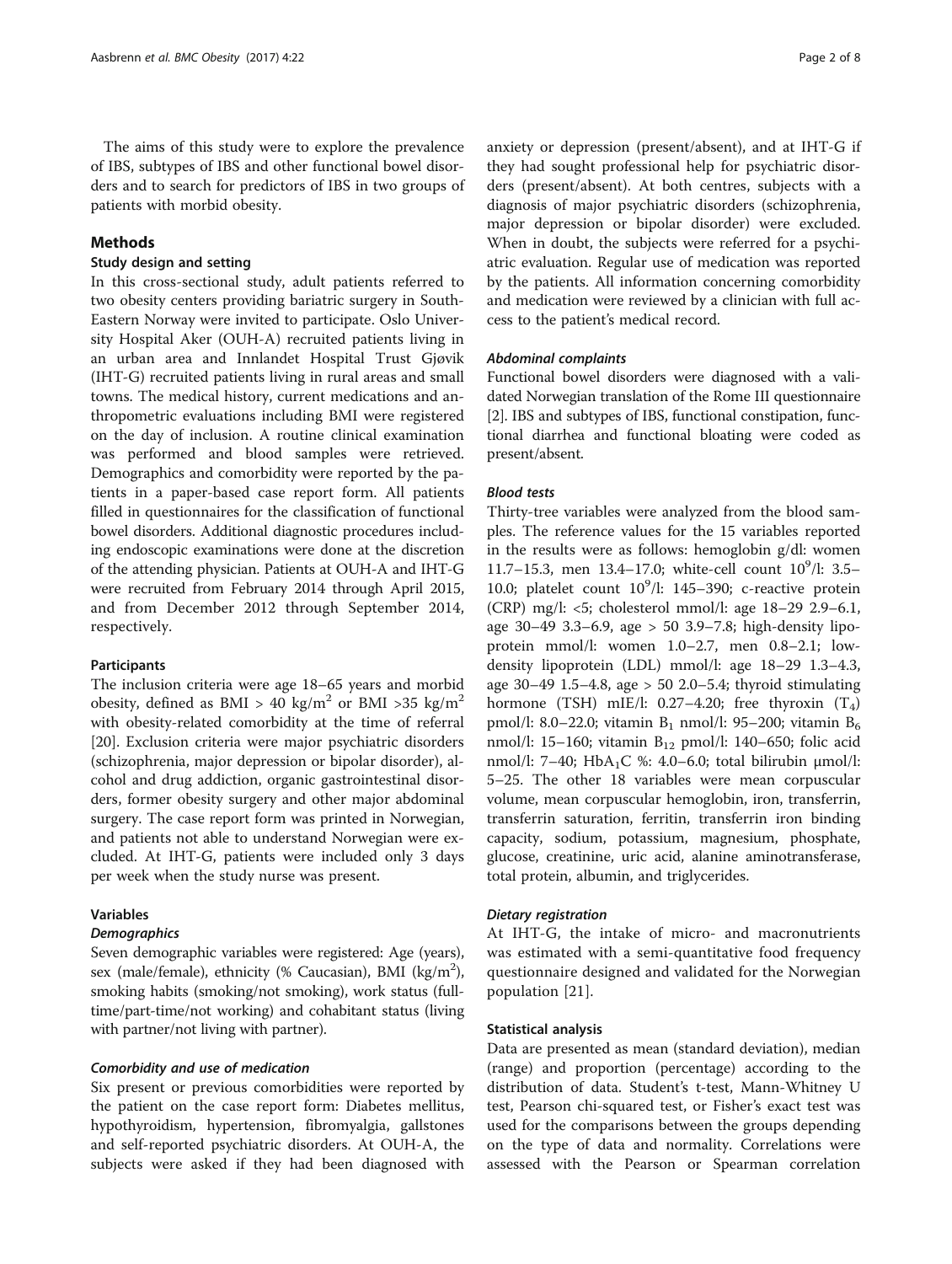coefficients. Because the prevalence of IBS differed between the centers, the predictors of IBS were analyzed one-by-one with logistic regression adjusted for the center after testing for statistical interaction. The effect of TSH differed strongly from linear. Therefore, fractional polynomials were used to transform this variable. Predictors that were significant in these analyses were included as independent variables in a multivariable logistic regression analysis with IBS as the dependent variable. The results are presented as odds ratios with 95% confidence intervals (CI). The presented predictors of IBS include all predictors that were significant in the analysis corrected for center only and a selection of other relevant variables. In the posthoc analysis, we examined the differences between the groups of patients with and without IBS separately at the two centers. Two-sided  $p$ -values <0.05 were judged to indicate statistical significance. Data analysis was performed with IBM SPSS Statistics for Windows, Version 21.0 (Armonk, NY: IBM Corp) and Stata Statistical Software, Release 13 (College Station, TX: StataCorp LP).

# Power calculation

The prevalence of IBS was 8.4% in the general population from the same area [\[14\]](#page-7-0) and was expected to be 18% in

patients with morbid obesity [\[9](#page-7-0)]. A study including 350 participants with morbid obesity was calculated to have a power of 98% to detect a difference between the general population and the patients with morbid obesity, with  $\alpha = 0.01$ .

# Ethics

The study was approved by the Regional Committee for Medical and Health Research Ethics South East Norway, references 2012/966 and 2013/1264, and conducted in accordance with the Declaration of Helsinki. Written informed consent was obtained from all individual participants included in the study.

# Results

A total of 350 (58%) out of 603 consecutive patients eligible for study participation were included (Fig. 1). The prevalence rates of IBS were 17/211 (8%) at OUH-A and 37/139 (27%) at IHT-G ( $p < 0.001$ ), and the prevalence rates of functional constipation were 20/205 (10%) and 3/135 (2%) respectively ( $p = 0.006$ ). Table [1](#page-3-0) gives patients' characteristics at the two centers with comparisons between the groups.

High serum levels of LDL, self-reported psychiatric disorders and center were independent predictors of IBS

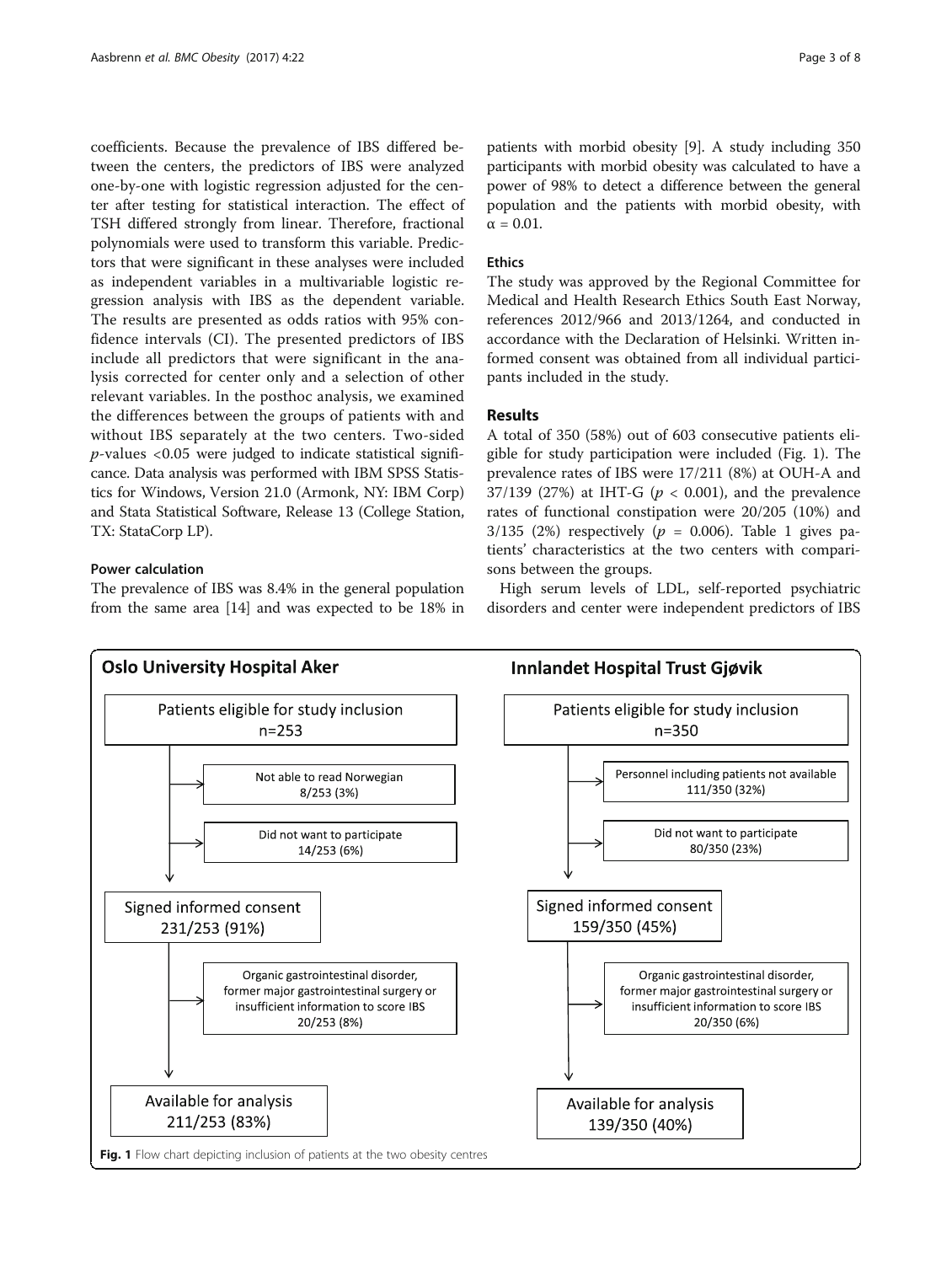#### <span id="page-3-0"></span>Table 1 Patients' characteristics at the two centers

|                                     | Oslo University Hospital Aker |              | Innlandet Hospital Trust Gjøvik |              |                        |
|-------------------------------------|-------------------------------|--------------|---------------------------------|--------------|------------------------|
|                                     |                               | $\mathsf{n}$ |                                 | $\mathsf{n}$ | <i>p</i> -value        |
| Gender (%male)                      | 62 (29%)                      | 211          | 28 (20%)                        | 139          | $0.05$ <sup>#</sup>    |
| Age (years)                         | 43 (21-61)                    | 211          | 44 (24-61)                      | 139          | $0.66*$                |
| Body mass index ( $kg/m2$ )         | 43 (33-62)                    | 211          | $42(35-53)$                     | 139          | $0.09*$                |
| Ethnicity (% Caucasian)             | 195 (93%)                     | 210          | 139 (100%)                      | 139          | $0.001$ <sup>#</sup>   |
| Irritable bowel syndrome (IBS)      | 17/211 (8%)                   | 211          | 37/139 (26%)                    | 139          | $< 0.001$ <sup>#</sup> |
| IBS-constipation                    | 3/17 (18%)                    | 17           | 7/37 (19%)                      | 37           | $0.48^{#}$             |
| IBS-diarrhea                        | 2/17 (12%)                    | 17           | 11/37 (30%)                     | 37           |                        |
| IBS-mixed                           | 11/17 (65%)                   | 17           | 18/37 (49%)                     | 37           |                        |
| IBS-unsubtyped                      | 1/17 (6%)                     | 17           | 1/37 (3%)                       | 37           |                        |
| Functional bloating                 | 21/205 (10%)                  | 205          | 19/138 (14%)                    | 138          | $0.32$ <sup>#</sup>    |
| Functional constipation             | 20/205 (10%)                  | 205          | 3/135 (2%)                      | 138          | $0.006$ <sup>#</sup>   |
| Functional diarrhea                 | 9/206(4%)                     | 206          | 4/139 (3%)                      | 139          | $0.48$ <sup>#</sup>    |
| Smoking                             | 56/204 (28%)                  | 204          | 24/139 (17%)                    | 139          | $0.03$ <sup>#</sup>    |
| Diabetes mellitus                   | 53/211 (25%)                  | 211          | 26/139 (19%)                    | 139          | $0.16$ <sup>#</sup>    |
| Hypothyroidism                      | 19/211 (9%)                   | 211          | 17/138 (12%)                    | 138          | $0.32$ <sup>#</sup>    |
| Fibromyalgia                        | 20/211 (10%)                  | 211          | 25/138 (18%)                    | 138          | $0.02$ <sup>#</sup>    |
| Self-reported psychiatric disorder  | 36/211 (17%)                  | 211          | 29/139 (21%)                    | 139          | $0.37$ <sup>#</sup>    |
| Hemoglobin (g/dl)                   | 14.1(1.1)                     | 211          | 14.5(1.1)                       | 136          | 0.006                  |
| White-cell count $(x10^9/l)$        | $7.4(2.4-13.3)$               | 210          | $7.5(4.2 - 16.1)$               | 136          | $0.95*$                |
| Platelet count $(x10^9/l)$          | 275 (112-519)                 | 210          | 276 (131-939)                   | 134          | $0.46*$                |
| $HbA_1C$ (%)                        | $5.8(4.7-14.9)$               | 211          | $5.5(4.5 - 11.5)$               | 136          | $< 0.001*$             |
| Bilirubin (umol/l)                  | $7(2-23)$                     | 210          | $6(2-28)$                       | 136          | $0.07*$                |
| C-reactive protein (mg/l)           | $7(1-50)$                     | 210          | $5(0-43)$                       | 136          | $0.01*$                |
| Cholesterol (mmol/l)                | 4.9(1.0)                      | 210          | 5.1(1.0)                        | 136          | 0.10                   |
| High-density lipoprotein (mmol/l)   | $1.1(0.5-2.0)$                | 210          | $1.1(0.4-2.2)$                  | 136          | $0.70*$                |
| Low-density lipoprotein (mmol/l)    | 3.1(0.9)                      | 210          | 3.3(0.9)                        | 136          | 0.02                   |
| Thyroid stimulating hormone (mIE/l) | $1.4(0-14.6)$                 | 210          | $1.7(0-6.9)$                    | 136          | $0.11*$                |
| Free $T_4$ (pmol/l)                 | $15(11-28)$                   | 210          | $15(10-26)$                     | 136          | $0.30*$                |
| Vitamin $B_1$ (nmol/l)              | 156 (62-239)                  | 210          | 153 (104-246)                   | 135          | $0.70*$                |
| Vitamin B <sub>6</sub> (nmol/l)     | $29(5 - 231)$                 | 211          | $22(5-209)$                     | 133          | $0.01*$                |
| Vitamin $B_{12}$ (pmol/l)           | 344 (158-1480)                | 211          | 346 (158-1401)                  | 136          | $0.80*$                |
| Folic acid (nmol/l)                 | $18(6-46)$                    | 211          | $17(7-46)$                      | 136          | $0.14*$                |
| Use of statins                      | 35/211 (17%)                  | 211          | 19/138 (14%)                    | 138          | $0.48$ <sup>#</sup>    |
| Use of thyroid substitution therapy | 19/211 (9%)                   | 211          | 13/139 (9%)                     | 139          | $0.91$ <sup>#</sup>    |

The results are given as number (proportion in percent) for categorical variables, mean (standard deviation) for continuous variables with normal distribution and median (range) for other continuous variables. Data were analyzed with with t-tests, Pearson chi-squared tests (marked with \*) or Mann-Whitney U test (marked with \*)

(Table [2\)](#page-4-0). Table [3](#page-5-0) gives the comparisons between patients with and without IBS at each center, and comparisons between patients with IBS at the two centers. TSH was higher, and free  $T_4$  was lower among the IBS patients at IHT-G compared to those at OUH-A. LDL levels in the blood correlated with higher relative energy intake from saturated fat ( $r = 0.26$ ,  $p = 0.01$ ) and monounsaturated fat ( $r = 0.25$ ,  $p = 0.01$ ). Patients with IBS had lower relative energy intake from proteins. No other significant differences in nutrition between patients with and without IBS were observed (Table [4](#page-5-0)).

# **Discussion**

The prevalence of IBS in patients with morbid obesity varied significantly between the two centers. At OUH-A, the prevalence (8%) was comparable with that in the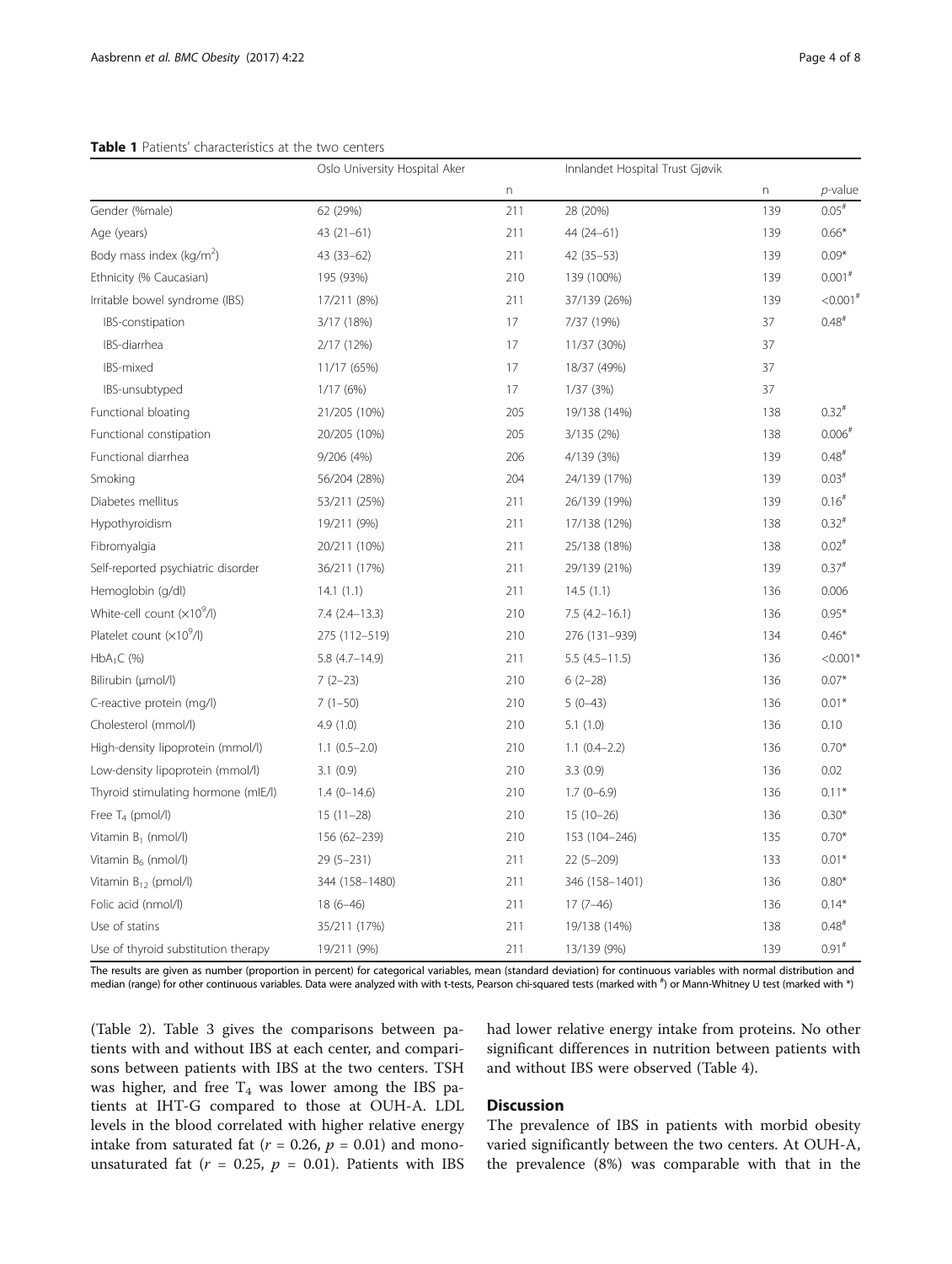#### <span id="page-4-0"></span>Table 2 Predictors of irritable bowel syndrome (IBS)

|                                      |                      |                      | Adjusted for center only |            | Adjusted for all significant predictors |            |
|--------------------------------------|----------------------|----------------------|--------------------------|------------|-----------------------------------------|------------|
|                                      | Patients without IBS | Patients with IBS    | Odds ratio (95% CI)      | $p$ -value | Odds ratio (95% CI)                     | $p$ -value |
| Gender (%male)                       | 84 (28%)             | 6 (11%)              | $0.35(0.14 - 0.87)$      | 0.02       | $0.57(0.18 - 1.82)$                     | 0.34       |
| Age (years)                          | $44(21-61)$          | $41(23-61)$          | $0.97(0.94 - 1.00)$      | 0.07       |                                         |            |
| Body mass index ( $kg/m2$ )          | $42(33-62)$          | $42(36-53)$          | $0.98(0.92 - 1.06)$      | 0.64       |                                         |            |
| Ethnicity (% Caucasian)              | 281/296 (95%)        | 53/54 (98%)          | $1.34(0.17 - 10.82)$     | 0.51       |                                         |            |
| Smoking                              | 68/291 (23%)         | 12/52 (23%)          | $1.24(0.60 - 2.59)$      | 0.56       |                                         |            |
| Diabetes mellitus                    | 72/296 (24%)         | 7/54 (13%)           | $0.51(0.22 - 1.20)$      | 0.12       |                                         |            |
| Hypothyroidism                       | 29/296 (10%)         | 7/53 (13%)           | $1.27(0.51 - 3.16)$      | 0.61       |                                         |            |
| Fibromyalgia                         | 33/295 (11%)         | 12/54 (22%)          | 1.86 (0.86-4.00)         | 0.12       |                                         |            |
| Self-reported psychiatric disorder   | 47/296 (16%)         | 18/54 (33%)          | $2.61(1.33 - 5.13)$      | 0.005      | 2.39 (1.12-5.08)                        | 0.02       |
| Hemoglobin (g/dl)                    | 14.3(1.1)            | 14.0(1.1)            | $0.65(0.49 - 0.88)$      | 0.004      | $0.68$ $(0.45 - 1.02)$                  | 0.07       |
| White-cell count $(x10^9/l)$         | $7.5(2.8-16.1)$      | $7.3$ $(2.4 - 11.3)$ | $0.85(0.72 - 1.00)$      | 0.05       |                                         |            |
| Platelet count (x10 <sup>9</sup> /l) | 275 (112-519)        | 294 (131-939)        | $1.00(1.00 - 1.01)$      | 0.14       |                                         |            |
| C-reactive protein (mg/l)            | $6(0-50)$            | $5(1-23)$            | $0.97(0.92 - 1.03)$      | 0.33       |                                         |            |
| Cholesterol (mmol/l)                 | 4.9(1.0)             | 5.4(0.8)             | $1.73(1.23 - 2.43)$      | 0.002      |                                         |            |
| High-density lipoprotein (mmol/l)    | $1.1(0.4-2.2)$       | $1.1(0.7-2.0)$       | $1.02(0.39 - 2.67)$      | 0.97       |                                         |            |
| Low-density lipoprotein (mmol/l)     | 3.1(0.9)             | 3.6(0.7)             | $1.85(1.27 - 2.70)$      | 0.001      | 2.10 (1.34-3.29)                        | 0.001      |
| Thyroid stimulating hormone (mIE/l)  | $1.5(0.0 - 7.9)$     | $1.7(0.2 - 14.6)$    |                          | 0.02       |                                         | 0.08       |
| Free $T_4$ (pmol/l)                  | $15(10-28)$          | $15(11-23)$          | $0.97(0.85 - 1.10)$      | 0.17       |                                         |            |
| Vitamin B <sub>1</sub> (nmol/l)      | 155 (62-239)         | 142 (91-246)         | $0.98(0.97 - 1.00)$      | 0.008      | $0.99(0.98 - 1.01)$                     | 0.21       |
| Vitamin B <sub>6</sub> (nmol/l)      | $26(5-231)$          | $26(6 - 113)$        | $0.99(0.98 - 1.01)$      | 0.36       |                                         |            |
| Vitamin $B_{12}$ (pmol/l)            | 346 (158-1480)       | 342 (173-712)        | $1.00(1.00 - 1.00)$      | 0.52       |                                         |            |
| Folic acid (nmol/l)                  | $18(6 - 46)$         | $16(7-46)$           | $0.98(0.94 - 1.02)$      | 0.28       |                                         |            |
| Use of statins                       | 52/295 (18%)         | 2/54(4%)             | $0.18(0.04 - 0.78)$      | 0.02       | $0.31(0.07 - 1.47)$                     | 0.14       |
| Use of thyroid substitution therapy  | 26/296 (9%)          | 6/54(11%)            | 1.30 (0.49-3.46)         | 0.60       |                                         |            |
| Center                               |                      |                      |                          |            | 5.22 (2.48-10.99)                       | < 0.001    |

The results are given as number (proportion in percent) for categorical variables, mean (standard deviation) for continuous variables with normal distribution and median (range) for other continuous variables. In the column "Adjusted for center only", comparisons between patients with and without IBS were performed with logistic regression adjusted for center. In total, 48 potential predictors were examined. The 25 predictors presented in the tables are all predictors with significant associations with IBS and a selection of other potential predictors of clinical interest. In the column "Adjusted for all significant predictors", gender, self-reported psychiatric disorders, hemoglobin, low-density lipoprotein, thyroid stimulating hormone, vitamin B<sub>1</sub>, use of statins and center were included in the final logistic regression analysis with 342 patients. Cholesterol is not included in the final analysis due to high correlation with LDL. No odds ratio for thyroid stimulating hormone is available as the variable is transformed with fractional polynomials

general population [[1, 7](#page-7-0)]. At IHT-G, the prevalence (27%) was three-fold that in the general population from the same region [[14](#page-7-0)]. A high prevalence of IBS is consistent with most other reports from obesity centres [\[8](#page-7-0)–[10\]](#page-7-0).

High serum LDL levels and self-reported psychiatric disorders were independent predictors of IBS. An association between LDL and IBS has been reported in some, but not all earlier studies [\[22](#page-7-0), [23\]](#page-7-0). Dietary differences or altered fat absorption or metabolism are possible explanations for the association between IBS and high LDL.

Dietary differences can influence on IBS symptoms [[24, 25\]](#page-7-0). High LDL levels can be considered as a biomarker of a diet rich in saturated fats and low in fibre [\[26\]](#page-7-0). A difference in diet is a probable reason for higher levels of LDL in the subjects with IBS. Dietary registrations on a subset of the patients give support to this hypothesis, with correlations between the intakes of saturated and monounsaturated fats and LDL. Subjects with and without IBS ingested comparable amounts of carbohydrates, fibre, grains and vegetables.

Altered fat absorption in patients with IBS, possibly associated with local low-grade inflammation in the gut or alteration of the gut microbiome [\[3](#page-7-0), [27\]](#page-7-0) could also explain raised LDL levels. Altered fat metabolism is a third explanation. Blood lipoprotein levels are mainly regulated by the hepatocytes. Non-alcoholic fatty liver disease, which could influence the function of hepatocytes, is strongly related to obesity and has been discussed in relation to IBS [[8, 28, 29](#page-7-0)]. Data on fatty liver disease were not available.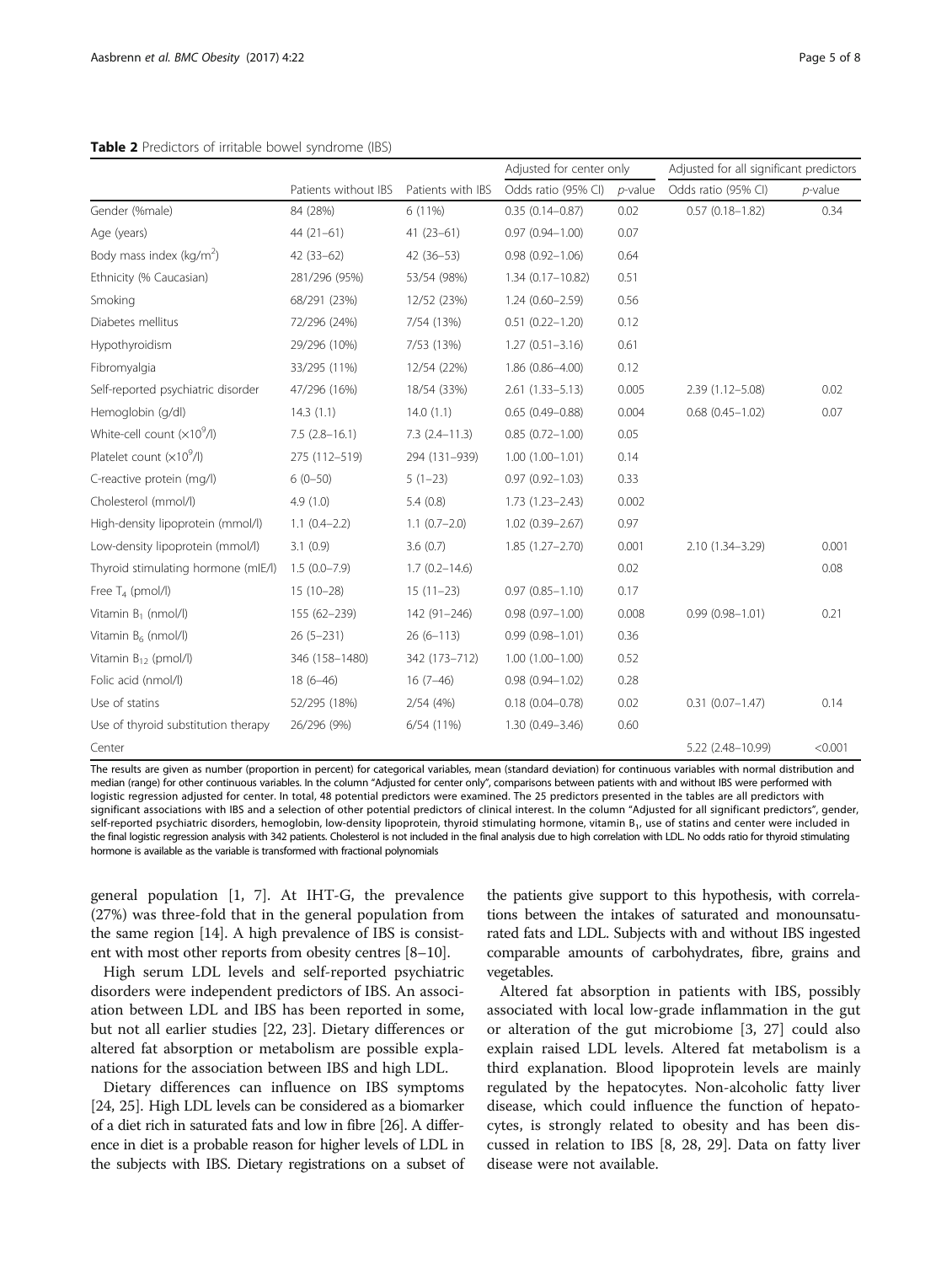<span id="page-5-0"></span>Table 3 Comparisons between patients with and without irritable bowel syndrome (IBS) at the two centers

|                                    | Oslo University Hospital Aker |                        |                      | Innlandet Hospital Trust Gjøvik |                        |                     |                                                                           |  |
|------------------------------------|-------------------------------|------------------------|----------------------|---------------------------------|------------------------|---------------------|---------------------------------------------------------------------------|--|
|                                    | No IBS<br>$n = 194$           | <b>IBS</b><br>$n = 17$ | $p$ -value           | No IBS<br>$n = 102$             | <b>IBS</b><br>$n = 37$ | $p$ -value          | Differences between<br>patients with IBS at the<br>two centers (p-values) |  |
| Fibromyalgia                       | 19/194 (10%)                  | 1/17(6%)               | $0.71$ <sup>##</sup> | 14/101 (14%)                    | 11/37 (30%)            | $0.03$ <sup>#</sup> | $0.08^{#}$                                                                |  |
| Self-reported psychiatric disorder | 30/194 (16%)                  | 6/17(35%)              | $0.04$ <sup>#</sup>  | 17/102 (17%)                    | 12/37 (32%)            | $0.04$ <sup>#</sup> | $0.84$ <sup>#</sup>                                                       |  |
| Hemoglobin (g/dl)                  | 14.2(1.1)                     | 13.8(1.1)              | 0.23                 | 14.6(1.0)                       | 14.0(1.1)              | 0.006               | 0.53                                                                      |  |
| $HbA_1C$ (%)                       | $5.8(4.7-14.9)$               | $5.5(4.9 - 7.3)$       | $0.02*$              | $5.4(4.5-11.5)$                 | $5.5(4.9-9.7)$         | $0.52*$             | $0.94*$                                                                   |  |
| Bilirubin (umol/l)                 | $7(2-23)$                     | $7(4-19)$              | $0.94*$              | $7(2-28)$                       | $5(2-15)$              | $0.03*$             | $0.07*$                                                                   |  |
| Cholesterol (mmol/l)               | 4.9(1.0)                      | 5.1(0.8)               | 0.44                 | 4.9(1.0)                        | 5.5(0.8)               | 0.001               | 0.05                                                                      |  |
| Low-density lipoprotein (mmol/l)   | 3.1(0.9)                      | 3.3(0.7)               | 0.26                 | 3.2(0.9)                        | 3.7(0.7)               | 0.001               | 0.07                                                                      |  |
| Thyroid stimulating hormone (mU/l) | $1.5(0.0 - 7.9)$              | $1.4(0.2 - 14.6)$      | $0.31*$              | $1.5(0.0-5.5)$                  | $2.1(0.8-6.9)$         | $0.001*$            | $0.007*$                                                                  |  |
| Free $T_4$ (pmol/l)                | $15(11-28)$                   | $16(12-23)$            | $0.14*$              | $16(10-26)$                     | $15(11-21)$            | $0.04*$             | $0.02*$                                                                   |  |
| Vitamin $B_1$ (nmol/l)             | 157 (62-239)                  | 145 (91-176)           | $0.03*$              | 155 (104-232)                   | 142 (112-246)          | $0.04*$             | $0.58*$                                                                   |  |
| Use of statins                     | 34/194 (18%)                  | 1/17(6%)               | $0.32$ <sup>##</sup> | 18/101 (18%)                    | 1/37(3%)               | $0.02$ <sup>#</sup> | $0.54$ <sup>##</sup>                                                      |  |

The results are given as number (proportion in percent) for categorical variables, mean (SD) for continuous variables with normal distribution and median (range) for other continuous variables. All the predictors that showed significant associations with IBS ( $p < 0.05$ ) at one of the two centers are shown in the table. The differences between patients with and without IBS at Oslo University Hospital Aker, between patients with and without IBS at Innlandet Hospital Trust Gjøvik and between patients with IBS at Innlandet Hospital Trust Gjøvik and patients with IBS at Oslo University Hospital Aker are analyzed with t-tests, Pearson chi-squared tests (marked with <sup>#</sup>), Mann-Whitney U test (marked with \*) or Fisher's exact test (marked with <sup>##</sup>)

The association between IBS and self-reported psychiatric disorders is in accordance with studies in patients with morbid obesity and in the general population [[7](#page-7-0), [8, 14](#page-7-0)], patients with morbid obesity are known to have higher levels of stress, anxiety, and depression [\[15](#page-7-0)]. Associations between IBS and vitamin  $B_6$  deficiency [\[18](#page-7-0), [19](#page-7-0)] and low-grade systemic inflammation measured as CRP [[16, 17](#page-7-0)] were not seen in this study.

The difference in the prevalence rates of IBS at the two centres rendered post hoc examinations desirable. Hemoglobin, bilirubin, cholesterol, LDL, TSH and free T4 all showed statistically significant differences between patients with and without IBS at IHT-G, but not at OUH-A. In addition, the comparisons of patients with IBS at the two centres also revealed differences in the thyroid function (Table 3). It is unlikely that accidental

Table 4 Diet in patients with and without irritable bowel syndrome (IBS)

| Macronutrient or food group                    | No IBS    | <b>IBS</b> | $p$ -value          |
|------------------------------------------------|-----------|------------|---------------------|
|                                                | $n = 70$  | $n = 27$   |                     |
| Carbohydrate (% of total energy intake)        | 43 (6)    | 45 (10)    | 0.20                |
| Sugar (% of total energy intake)               | $5(1-14)$ | $5(1-56)$  | $0.34$ <sup>#</sup> |
| Protein (% of total energy intake)             | 19(3)     | 17(4)      | 0.04                |
| Fat (% of total energy intake)                 | 35(6)     | 35(9)      | 0.94                |
| Saturated fat (% of total energy intake)       | 12(2)     | 13(4)      | 0.46                |
| Monounsaturated fat (% of total energy intake) | 12(3)     | 12(3)      | 0.95                |
| Polyunsaturated fat (% of total energy intake) | 7(2)      | 6(2)       | 0.52                |
| Dietary fiber intake (intake in g/day)         | 33 (11)   | 32(9)      | 0.53                |
| Bread (intake in g/day)                        | 176 (74)  | 175 (80)   | 0.99                |
| Other cereals (intake in g/day)                | 54 (42)   | 70 (62)    | 0.14                |
| Cakes (intake in g/day)                        | 27(44)    | 22(24)     | 0.59                |
| Potatoes (intake in g/day)                     | 67(48)    | 67(51)     | 0.94                |
| Vegetables (intake in g/day)                   | 345 (197) | 301 (166)  | 0.31                |
| Fruit and berries (intake in g/day)            | 320 (251) | 295 (188)  | 0.64                |

The results are given as mean (SD) for continuous variables with normal distribution and median (range) for other continuous variables. Energy intake and intake of different food groups are estimated from food frequency questionnaires in a subset of 97 patients recruited at Innlandet Hospital Trust Gjøvik. Differences between patients with and without IBS are analyzed with t-tests and Mann-Whitney U test (marked with <sup>#</sup>)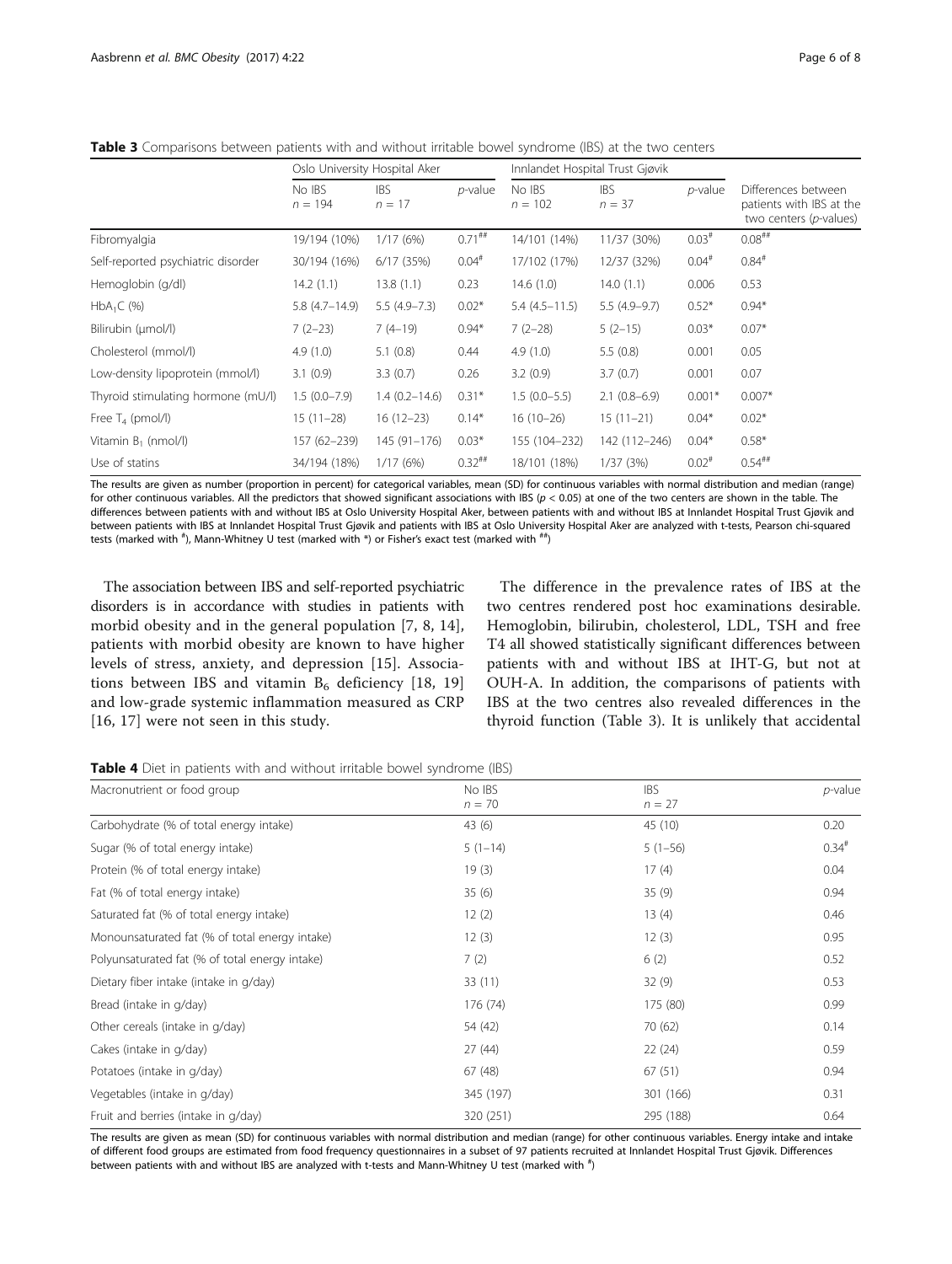circumstances or small sample sizes explain these findings. Minor differences in the analyses at the local laboratories could in part explain the differences between the patients at the two centres (Table [1\)](#page-3-0), but not the differences between patients with and without IBS at each centre. It, therefore, seems to be true differences between the patients at the two hospitals, in particular among the patients with IBS. OUH-A had a long tradition for bariatric surgery and recruited patients from an urban region, whereas IHT-G was a new center for bariatric surgery in a rural region. The patients at a new centre for bariatric surgery will probably differ from patients seen at a centre with long traditions. Different health care and screening of the patients in the urban region may influence the presence of comorbidity and lifestyle (e.g. IBS, thyroid dysfunction, unhealthy diet) when evaluated at the center. Dietary differences with an unhealthy fatty diet in the rural area might have contributed to the differences in lipid values and IBS. Hypothyroidism can lead to gastrointestinal symptoms including abdominal pain [\[30\]](#page-7-0), and thyroid dysfunction might have contributed to the high prevalence of IBS at IHT-G. This study indicated that changes in the lipid metabolism and thyroid dysfunction might be poorly recognized causes of IBS in general and in patients with morbid obesity in particular. These findings could in part explain the differences between the study centres. Differences in prevalence rates of functional gastrointestinal disorders in patients recruited from different types of secondary clinics (gastroenterological or obesity clinics) have recently been highlighted by Bouchoucha et al. [[11](#page-7-0)] The current study shows that large differences also exist between clinics of the same type (two obesity clinics).

Abdominal pain is common after bariatric surgery [\[31](#page-7-0)], and the clinical evaluation usually focuses on surgical complications. The current research on IBS in patients with morbid obesity indicate that IBS is an important cause of abdominal pain before bariatric surgery, and probably remains so after surgery [\[32, 33\]](#page-7-0). Risk factors of IBS identified before surgery may also be important after surgery.

This study is in agreement with other studies showing widely different prevalence rates of gastrointestinal comorbidities among patients referred to different obesity centres [[8](#page-7-0)–[12](#page-7-0)]. The observations indicate that the diet could be a modifiable risk factor of IBS in this group of patients. The high prevalence of IBS is relevant for the clinical care of patients with morbid obesity, and the differences in the prevalence rates between centres before surgery are of importance for the evaluation of abdominal pain and discomfort in different cohorts after bariatric surgery.

#### Strengths and limitations

Both centres used a validated Norwegian translation of the Rome III questionnaire in similar clinical settings.

The study population was judged as representative for the subjects referred to the clinics during the study period. The presence of the study nurse only 3 days per week at IHT-G did not reduce the representativeness.

The difference in the prevalence rates and the different size of the study population at the two centres exclude a valid and generalised conclusion about the prevalence of IBS in subjects referred for bariatric surgery. A possible contributing explanation for the high prevalence rate of IBS at IHT-G could be that before filling in the Rome III questionnaire, the subjects were asked about food intolerance and food related abdominal symptoms, which could have induced a recall bias and report of more abdominal discomfort.

The comprehensive evaluation of the patients strengthened the possibility to detect predictors of IBS and differences between the centres, but also increased the risk of type I errors. Other and more precise predictors could have strengthened the study further. Dietary registrations were done only in a subset of the subjects patients and did not contain information about fermentable oligosacchardies, disaccharides, monosacchardies and polyols (FODMAPs), and inflammation markers were restricted to CRP. Also, a more precise diagnosis of the psychiatric disorders had been desirable. The blood tests were analysed at the local laboratories which limited comparisons between the centres, but did not affect the comparisons between patients with and without IBS at each centre and was adjusted for in the multivariate analyses (Table [2\)](#page-4-0).

### Conclusions

The prevalence of IBS varied threefold between the two study centres. High LDL in serum and self-reported psychiatric disorders were predictors of IBS. Thyroid dysfunction might have contributed to the observed differences between the centres. A high intake of saturated fat and thyroid dysfunction could be modifiable risk factors of IBS, and attention to IBS is important in the care of patients with morbid obesity.

#### Abbreviations

BMI: Body mass index; CI: Confidence interval; CRP: C-reactive protein; IBS: Irritable bowel syndrome;; IHT-G: Innlandet Hospital Trust Gjøvik; LDL: Low-density lipoprotein; OUH-A: Oslo university hospital Aker; T4: Free thyroxin; TSH: Thyroid stimulating hormone

#### Acknowledgments

Not applicable.

#### Funding

Innlandet Hospital Trust and Oslo University Hospital funded the study.

#### Availability of data and materials

Case report forms on paper were used for collection of the clinical data and are all safely stored. The data were transferred manually to SPSS for statistical analyses. The data files are stored by Innlandet Hospital Trust, Brumunddal, Norway, on a server with security according to the rules given by The